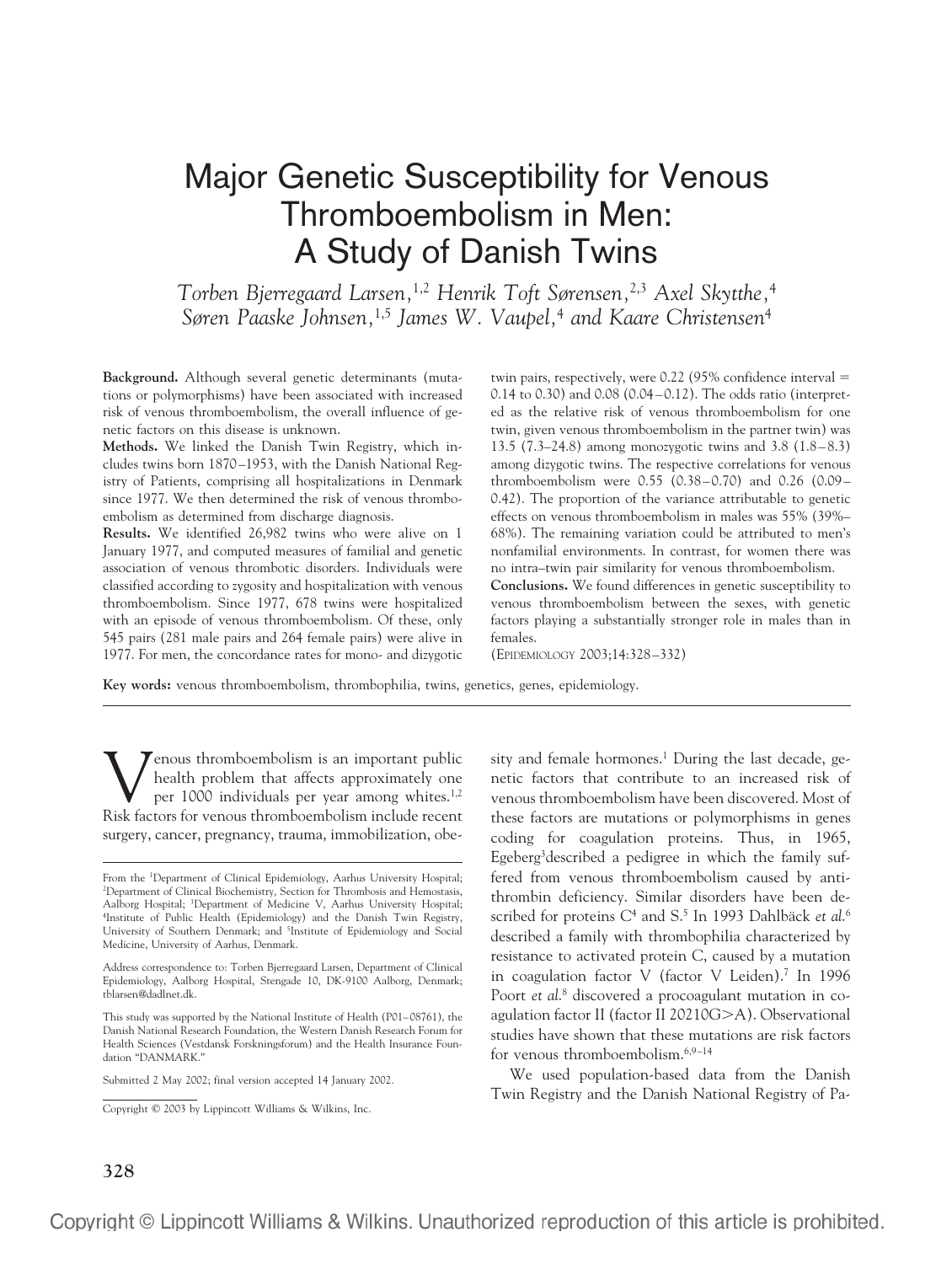tients to estimate the overall contribution of genetic factors to the causation of venous thromboembolism.

## **Methods**

#### **Study Design**

#### *The Danish Twin Registry*

The Danish Twin Registry is a nationwide and population-based registry established in 1954. It initially included twins born between 1870 and 1930 who had survived to age 6 years.<sup>15</sup> Birth cohorts from 1931 through 1952 were recently added to the registry, which now holds data on more than 32,000 twin pairs born between 1870 and 1953. We included only same-sex twin pairs in the present study. Zygosity was established through a questionnaire on the degree of similarity between twins in a pair. The zygosity classification has been evaluated by comparison with blood group determinants, and the proportion of misclassification was less than 5%.16

#### *The Danish National Registry of Patients*

The Danish National Registry of Patients was established in 1977, and includes information regarding 99.4% of all discharges from nonpsychiatric hospitals in Denmark. Recorded information includes the Civil Personal Registration number (CPR), the dates of admission and discharge, the surgical procedures performed and up to 20 discharge diagnoses, classified according to the Danish version of the International Classification of Disease (ICD). We obtained data for hospitalization because of venous thromboembolism. Pulmonary embolism and venous thrombosis were coded as 450.00– 450.99 and 451.00–451.99, respectively, in ICD-8, and I26.0-I26.9 and I80.0-I80.9 in ICD-10 (used from 1994 onward). Using the 10-digit CPR number, introduced in 1968 and unique to every Danish citizen, we linked information between the two registries, obtaining hospitalization records for Danish twins for the period 1977 through 1998.

#### **Statistical Analysis**

#### *Analyses of Twin Similarity*

We assessed the similarity of mono- and dizygotic twins using probandwise concordance rates, odds ratios (ORs) and correlations for venous thromboembolism. The classic twin-study methodology is based on the fact that monozygotic twins have identical genotypes, whereas dizygotic twins share, on average, half of their genes and thus are no more genetically related than ordinary siblings. A greater phenotypic similarity in monozygotic than in dizygotic twins is to be expected if there is a substantial genetic component in the etiology of the disease.

*Concordance Rates and Risk Estimates*

The probandwise concordance rate is defined as the proportion of affected twin partners of probands. It reflects the probability of one twin's having a disease, given that the partner twin is affected. Thus, it is directly comparable with risk rates reported for other relatives.<sup>17</sup> We computed the confidence interval using the standard error for a proportion.

The odds ratios use the additional information available from concordant nondiseased twin pairs, and can be interpreted as the relative increase in risk of venous thromboembolism for one twin, given the presence *vs* the absence of venous thromboembolism in the partner twin.18 For the confidence interval, we used standard test–based computations, except for the OR, which was based on a zero cell, for which we applied a method by Cornfield.19

#### *Correlation*

We estimated the correlations for venous thromboembolism (expressed as correlations attributable to a dichotomous outcome) using a multifactorial threshold model<sup>20</sup> and the Mx software package.<sup>21</sup> Likelihoodbased confidence intervals were estimated by structural equation modelling, as described in detail elsewhere.<sup>22</sup> This assumes an underlying normally distributed liability (susceptibility) to a disease because of genetic and environmental factors. The manifestation of a disease is established when an individual exceeds the threshold of affliction on the liability distribution, and the impact of genetic and environmental effects are reflected in the similarity of the other twin's liability to the disease.<sup>22</sup>

#### *Heritability*

According to standard biometric practice, we assumed no epistasis (gene-gene interaction), no geneenvironment interaction or correlation and no assortative mating. The phenotypic variance can then be separated into four variance components: variance attributable to additive genetic effects (A), genetic dominance (D), shared (family) environment (C), and nonshared (individual-specific) environment (E).<sup>22</sup> Only nonshared environments contribute to dissimilarity within monozygotic twin pairs because of their genetic identity, whereas the effects of additive genetic factors and genetic dominance may also contribute to dissimilarity within dizygotic pairs, who share, on average, half of the additive and one-quarter of the dominant genetic factors (Figure 1). The method for selecting the best model followed standard procedures (structural-equation analyses).22

Because the effects of genetic dominance (D) and shared environment (C) are completely confounded in the classical study of twins reared together, it is not possible to estimate all of the parameters simultaneously in a single model. Thus, we fitted five models (ACE,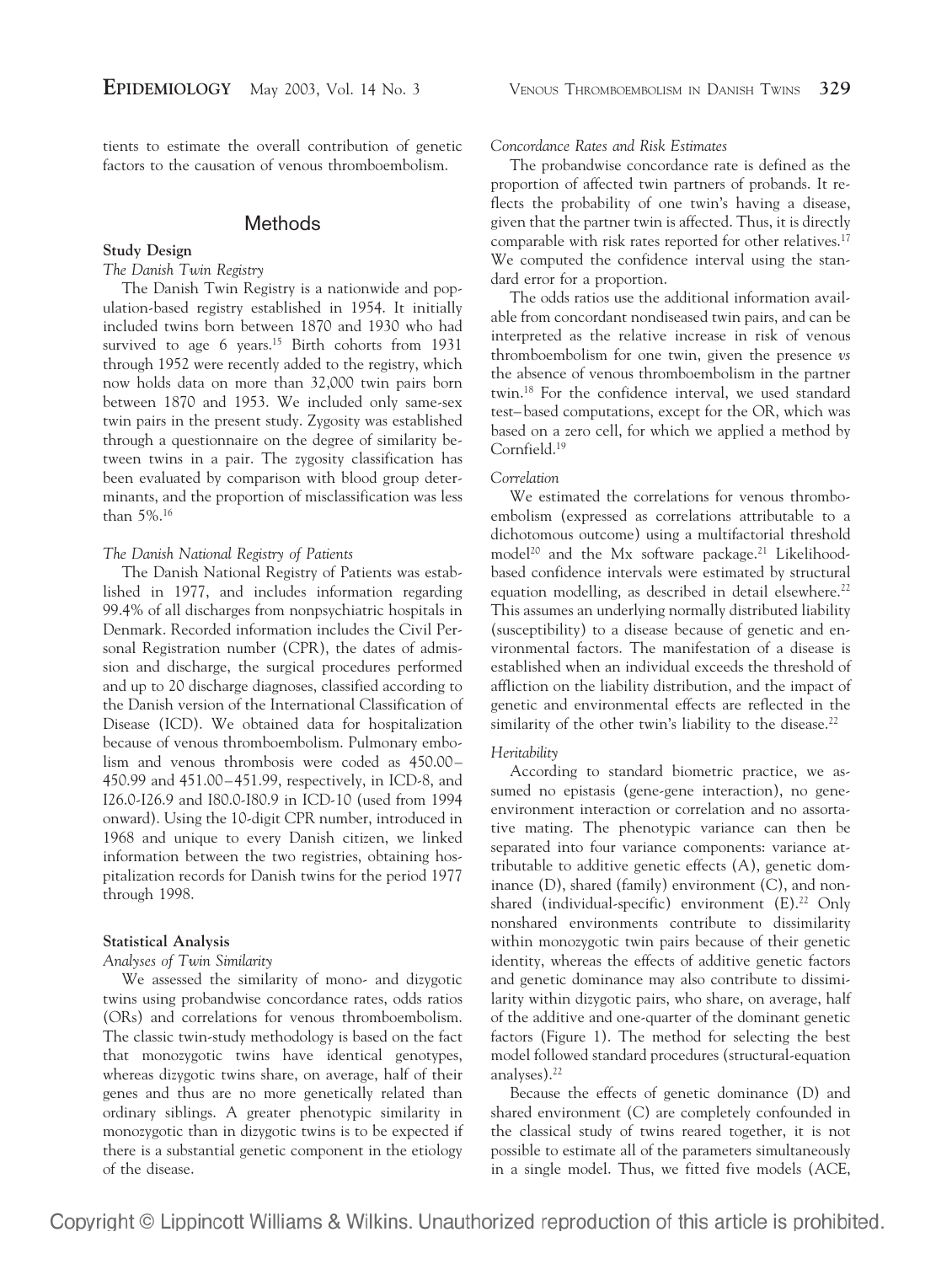

**FIGURE 1.** The phenotypic variance can be separated into four variance ocmponents: variance attributable to additive genetic effects (A), genetic dominance (D), shared (family) environment (C), and nonshared (individual-specific) environment (E). Details are provided in the text.  $MZ = monozy$ gotic;  $DZ = \text{disygotic}$ ;  $VT = \text{venous rhrombosis}$ ;  $PE = \text{pul}$ monary embolism.

ADE, AE, CE and E models) to the data summarized in Table 2. The best model is considered to be one that fits the data well (by a chi-square goodness of fit test) and is the most parsimonious (*ie*, none of the parameters in the model can be deleted without a substantial increase in the chi-square value). For comparison of non-nested models we used the Akaike Information Criterion (AIC; chi-square goodness of fit statistic minus twice the degree of freedom). The model with the lowest AIC represents the best balance of goodness of fit and parsimony.23 For comparison among nested models, we used the chi-square difference test. The difference in chi-square of the models is itself distributed as a chi-square statistic, with the degrees of freedom equal to the difference in the degrees of freedom of the models being compared.

First, we carried out analyses of the different models, allowing the variance components to vary across sex. Then, we analyzed submodels of the best-fitting model, in which the variance components were constrained to be equal across sex groups, to test the effect of sex on the parameters. Finally, the heritability of liability to venous thromboembolism (*ie*, the proportion of the total phenotypic variance attributable to genetic variance) was derived from the best-fitting model.

## **Results**

We identified 26,982 twins with known zygosity, who were alive on 1 January 1977. For 3802 twin pairs (13%), the co-twin had died or emigrated before 1 January 1977, leaving 11,590 twin pairs for the analyses of twin similarity.

Since 1977, 678 twins were hospitalized with an episode of venous thromboembolism (Table 1). Of these, only 545 pairs (281 male and 264 female pairs) were alive in 1977 (Table 2). The cumulative incidence rates of venous thromboembolism were similar in the two sexes and the two zygosity groups (ranging from 2.2% to 2.8%).

Among the men, the concordance rate for monozygotic twin pairs was 0.22 (95% confidence interval [CI]  $= 0.14 - 0.30$ ) and for dizygotic twin pairs 0.08 (0.04– 0.12) (Table 2). The odds ratio for the second twin to have venous thromboembolism if one twin had an event was 13.5 (7.3–24.8) for monozygotic twins and 3.8 (1.8– 8.3) for dizygotic twins; the correlations were 0.55 (0.38–0.70) and 0.26 (0.09–0.42), respectively. In contrast, for monozygotic women the odds ratios were essentially 1.0 and there were no concordant dizygotic pairs among women.

The median age at first diagnosis of venous thromboembolism in the first twin was similar in monozygotic and dizygotic males (61.0 and 60.5 years, respectively). The time to diagnosis in the second twin was considerably shorter in monozygotic male pairs compared with dizygotic pairs (median time of 2 and 7.5 years, respectively, after the diagnosis in the first twin). Among the concordant twin pairs, five male pairs had a combination of venous thrombosis in one twin and pulmonary embolism in the other (four pairs of monozygotic twins and one pair of dizygotic twins). In the remaining concordant pairs, venous thrombosis occurred in both twins.

Structural-equation analyses showed that a model including additive genetic factors and nonfamilial environment provided the best fit to the data. The heritability (the

**TABLE 1. Number of Danish Same-Sex Twins Born 1870–1952\* Who Had a Diagnosis of Deep Venous Thromboembolism or Pulmonary Embolism in the Period 1977–1998**

|                                                                                            | Men                           |                                | Women                        |                               |                                |  |
|--------------------------------------------------------------------------------------------|-------------------------------|--------------------------------|------------------------------|-------------------------------|--------------------------------|--|
|                                                                                            | Monozygotic<br>$(N = 4,336)$  | Dizygotic<br>$(N = 9,369)$     | Monozygotic<br>$(N = 4,468)$ | Dizygotic<br>( $N = 8,809$ )  | Total<br>$(N = 26,982)$        |  |
| Deep Venous Thromboembolism<br>Pulmonary Embolism<br>Total number diseased<br>(% of Total) | -82<br>39<br>121<br>$(2.8\%)$ | 136<br>104<br>240<br>$(2.6\%)$ | ንስ<br>41<br>97<br>$(2.2\%)$  | 138<br>82<br>220<br>$(2.5\%)$ | 412<br>266<br>678<br>$(2.5\%)$ |  |

\* Oldest person included was born in 1877.

Copyright © Lippincott Williams & Wilkins. Unauthorized reproduction of this article is prohibited.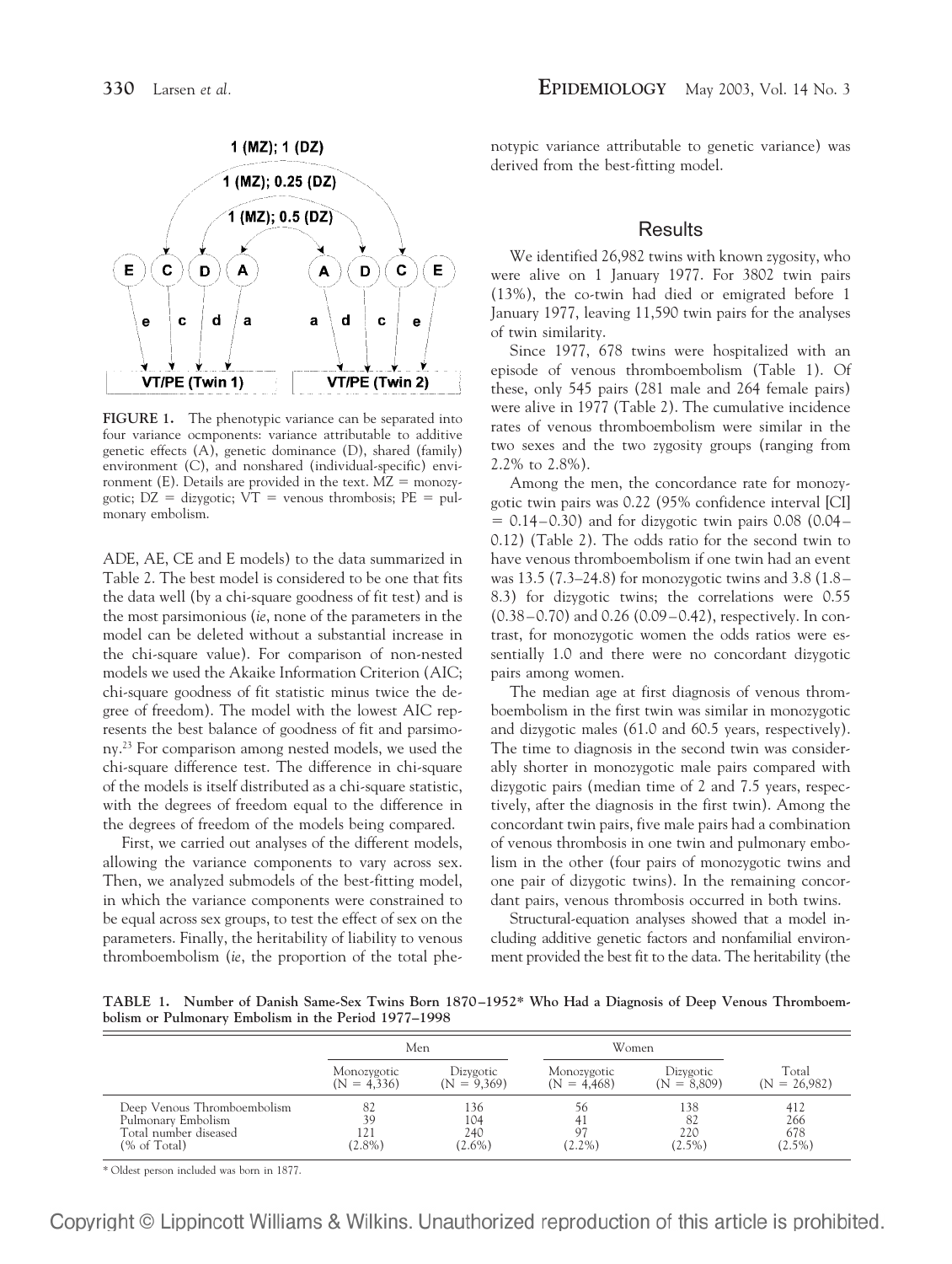|             | Number of Pairs       |                              |                           | Probandwise                               |                                     | Tetrachoric                               |
|-------------|-----------------------|------------------------------|---------------------------|-------------------------------------------|-------------------------------------|-------------------------------------------|
| Zygosity    | Disease<br>Concordant | <b>Disease</b><br>Discordant | Non-Disease<br>Concordant | Concordance Rate<br>$(95\% \text{ Cl})$ † | Odds Ratio<br>$(95\% \text{ Cl})$ † | Correlation<br>$(95\% \text{ CI})\dagger$ |
| Monozygotic |                       |                              |                           |                                           |                                     |                                           |
| Men         |                       | 78                           | 1,857                     | $0.22$ (0.14 to 0.30)                     | $13.5(7.3 \text{ to } 24.8)$        | $0.55$ (0.38 to 0.70)                     |
| Women       |                       | 83                           | 1,958                     | $0.02$ (0.00 to 0.06)                     | 1.1 $(0.6 \text{ to } 2.1)$         | $0.02$ (-0.34 to 0.33)                    |
| Total       |                       | 161                          | 3.815                     | $0.13$ (0.08 to 0.18)                     | $7.0$ $(3.9 \text{ to } 12.7)$      | $0.40$ $(0.25$ to $0.54)$                 |
| Dizygotic   |                       |                              |                           |                                           |                                     |                                           |
| Men         | 8                     | 184                          | 3,967                     | $0.08$ (0.04 to 0.12)                     | $3.8(1.8 \text{ to } 8.3)$          | $0.26$ (0.09 to 0.42)                     |
| Women       |                       | 180                          | 3,808                     | $0.00$ (0.00 to 0.06)                     | $0.0$ (0.0 to 1.8)                  | $nc$ ‡                                    |
| Total       | 8                     | 364                          | 7,775                     | $0.04$ (0.02 to 0.06)                     | $1.9(0.8 \text{ to } 4.3)$          | $0.12$ (-0.03 to 0.25)                    |

**TABLE 2. Probandwise Concordance Rate, Odds Ratio and Tetrachoric Correlation for Deep Venous Thromboembolism/ Pulmonary Embolism in Danish Twin Pairs\***

\* The tables includes only twin pairs in which both twin pairs were alive and living in Denmark in 1977.

† See text for method of CI computation.

‡ Not calculated because of the 0 cell.

proportion of the variance attributable to genetic effects) for venous thromboembolism for men was  $55\%$  (CI = 39%–68%) (Table 2). The remaining variation could be attributed to men's nonfamilial environments. In contrast, there was no intra–twin pair similarity of venous thromboembolism for women, and hence no detectable genetic effects:  $0\%$  (CI =  $0\%$ -18%).

Structural-equation analyses showed that a model including additive genetic effects and nonshared environment (AE) was the best-fitting model when parameter estimates were allowed to vary by sex (chi-square 4.9; degrees of freedom  $[df] = 8$ ;  $P = 0.77$ ; AIC =  $-11.1$ ). If the parameter estimates were constrained to be equal for males and females, this led to a marked increment in lack of model fit (chi-square  $= 21.0$ ; df  $=$ 9;  $P = 0.01$ ; AIC = 3.0). The chi-square difference test between the two models is highly statistical significant (chi-square difference  $= 16.1$ ; df  $= 1$ ). Similar results were obtained if sex differences were tested under an ACE model.

## **Discussion**

This study of 11,590 twin pairs revealed major heritability for venous thromboembolism in males, but not for females. We used nationwide, population-based registries from a uniformly organized health care system, with a high validity of the zygosity classification of the twins and virtually no loss to follow-up. However, we did not have access to mortality data for patients with venous thromboembolism who died outside hospitals or data on hospitalizations before 1977. If a strong association exists between genetic factors and the severity of pulmonary embolism, this selection bias would probably lead to an underestimation of the risk caused by genetic susceptibilities. Some prevalent cases of venous thromboembolism surviving the first hospital admission before the study period might also be misclassified as incident cases if admitted for a recurrent episode during the study period. Venous thromboembolism may have been mis-

classified in 10% to 20% of the cases listed in Scandinavian Hospital Discharge Registries.<sup>21</sup> This lack of specificity, which is probably nondifferential between the sexes, would lead us to underestimate the similarity in venous thromboembolism occurrence within twin pairs.

We cannot completely rule out a type 1 error, but the large number of concordant pairs makes this possibility less likely.

We had no data about confounding factors other than age and sex. It is unlikely that selection bias and confounding could explain the entire difference in estimates between the sexes. Obesity and cancer are risk factors for venous thromboembolism,<sup>24,25</sup> and both of these conditions may have a weak genetic component.<sup>26,27</sup> However, the available evidence does not indicate a difference between the sexes in these risk factors.<sup>27,28</sup>

The sex differences found were unexpected. It is conceivable that the occurrence of venous thromboembolism in one twin could lead to more intensive diagnostic work-up in the other twin or make the other twin take further protective steps (such as discontinuation of oral contraceptive use or more intense monitoring during pregnancy) to reduce the risk for the second twin. However, such steps would presumably be nondifferential between mono- and dizygotic twins.

The exact genetic or biological mechanisms behind our findings are unclear. Several specific genetic abnormalities in the clotting system have been discovered.<sup>29,30</sup> There are well-known sex-linked clotting disorders, the most famous of which are hemophilia A and B, associated with deficiencies in coagulation factors VIII and IX, respectively. Hemophilias are disorders with loss of protein function, whereas gain of function (high concentrations of factors VIII or IX) has been linked to thrombophilia.31,32 High factor VIII levels aggregate in families,<sup>33</sup> pointing towards a genetic origin. However, this genetic disorder is apparently not sex linked and thus cannot explain the absence of detectable genetic effects among females in our study. It is not clear why